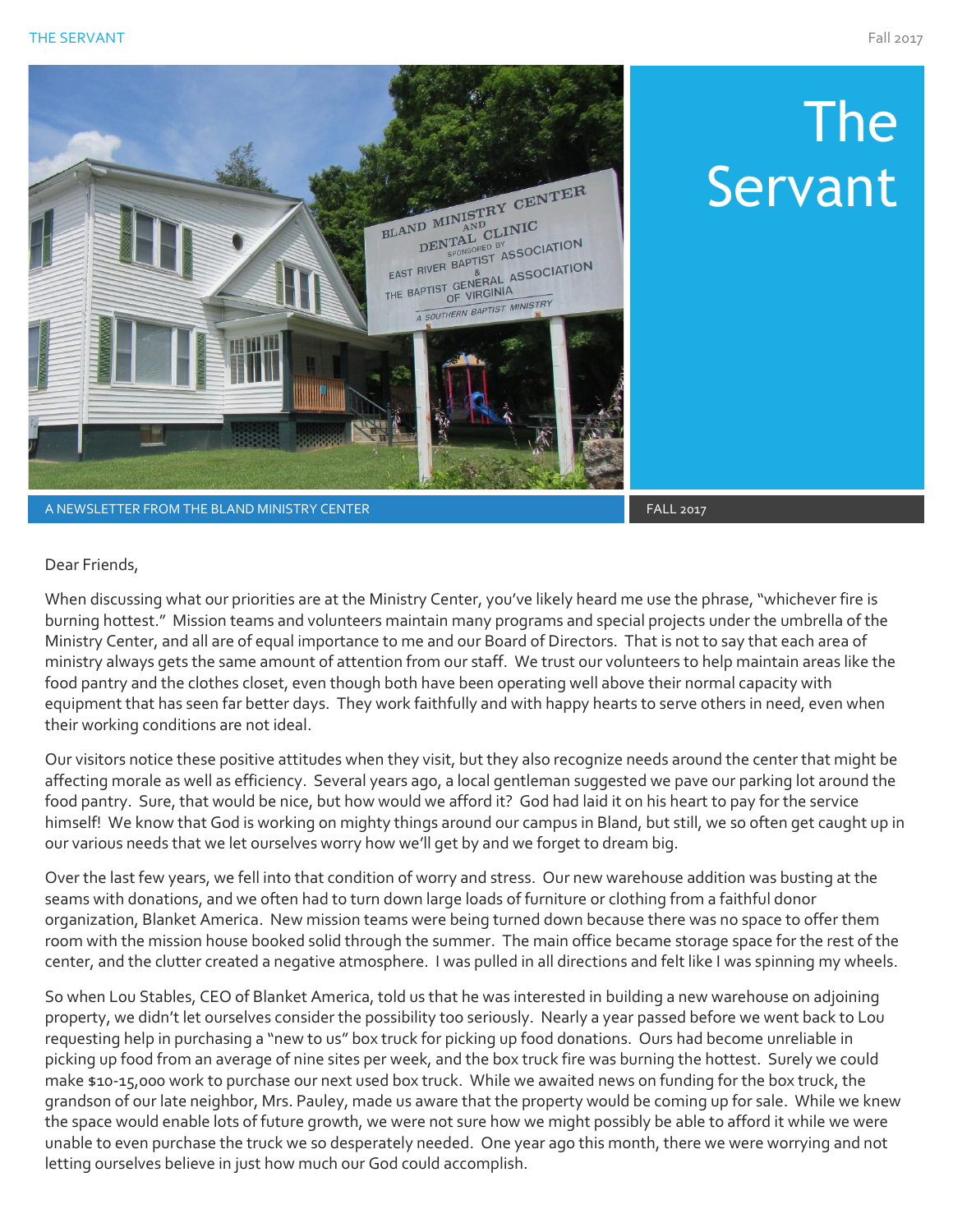Just at that time, God was pulling off amazing things. Our friend and former clothes closet coordinator Loiuse Meck agreed to purchase the Pauley property next door and lease it to the Ministry Center to be used for missionary housing. The three bedroom home would be perfect for small teams or overflow lodging for large teams. The lot was large (more to mow!), but left plenty of space to expand in the very distant future should we ever need it. We occupied ourselves with the legal work of getting the house, until finally we got a call from Blanket America about the box truck.

Lou had spoken with one of his own donors on our behalf, and he stated that they wanted to help us to purchase a brand new box truck. In shock from the news, I was sure that I had misheard the rest of the conversation. He jokingly told us that the donation would, he believed, also be enough to build a new clothes closet. What?! In fact, the donation was designated to purchase a brand new box truck, secure an additional staff person, and build a new warehouse and clothes closet which just so happened to fit perfectly on the newly acquired property next to the office.

So many prayers have been answered through this donation, and things are happening beyond what we could have dreamed. All this orchestrated by God, placing amazing, kind-hearted volunteers at our center, and sending us the generous people at Blanket America with a vision for growth. For the past year, we've been blessed by individuals and businesses from the community that have donated their services to get the Pauley property and new clothes closet ready. We cannot thank them enough for their support, their hours of labor, and the material they put into these projects.

Still, it is so important that you know that it is your support, be it prayer, monetary, or in-kind donations, that keeps the Bland Ministry Center in operation. You feed the hungry and clothe the poor. You make it possible for the elderly to get in and out of their homes. You bring relief to their toothaches. You warm their homes during harsh winter months. You show the people of Southwest Virginia and southern West Virginia the love of Jesus when you pray for our ministry or give a financial gift, no matter how large or small.

Because this is your Bland Ministry Center, we would like to invite you to visit our campus this October 7, from 2:00- 5:00pm. All facilities will be open to tour, and our staff and regular volunteers will be happy to talk with you about just how much your support means to us. Grace Baptist Worship Team will perform, and light refreshments will be served. We look forward to seeing you there!

With love, Dee Dee Hoosier



For over twenty years, folks visiting the Center, whether receiving assistance or donating items, have commented how nice it is to see the same faces on every visit. Sadly, the first of September began without one of our most faithful volunteers. Vernie Simmons had been volunteering for almost 19 years. She began working with our food pantry registration after the death of her husband, Bennett Simmons. Vernie has been present during all of the changes and growth that we have been blessed with. She endured all these changes with a smile on her face and a prayer on her lips for our continued guidance and blessing from God. Vernie suffered a heart attack earlier this summer. After a week or two of recuperation she came back and continued to register our clients and pray with those who asked for her to remember them. Her chuckle and quick wit were only surpassed by her strong faith. We will miss Vernie terribly, but know that she has received full healing and is now keeping company with those who preceded her and she loved dearly.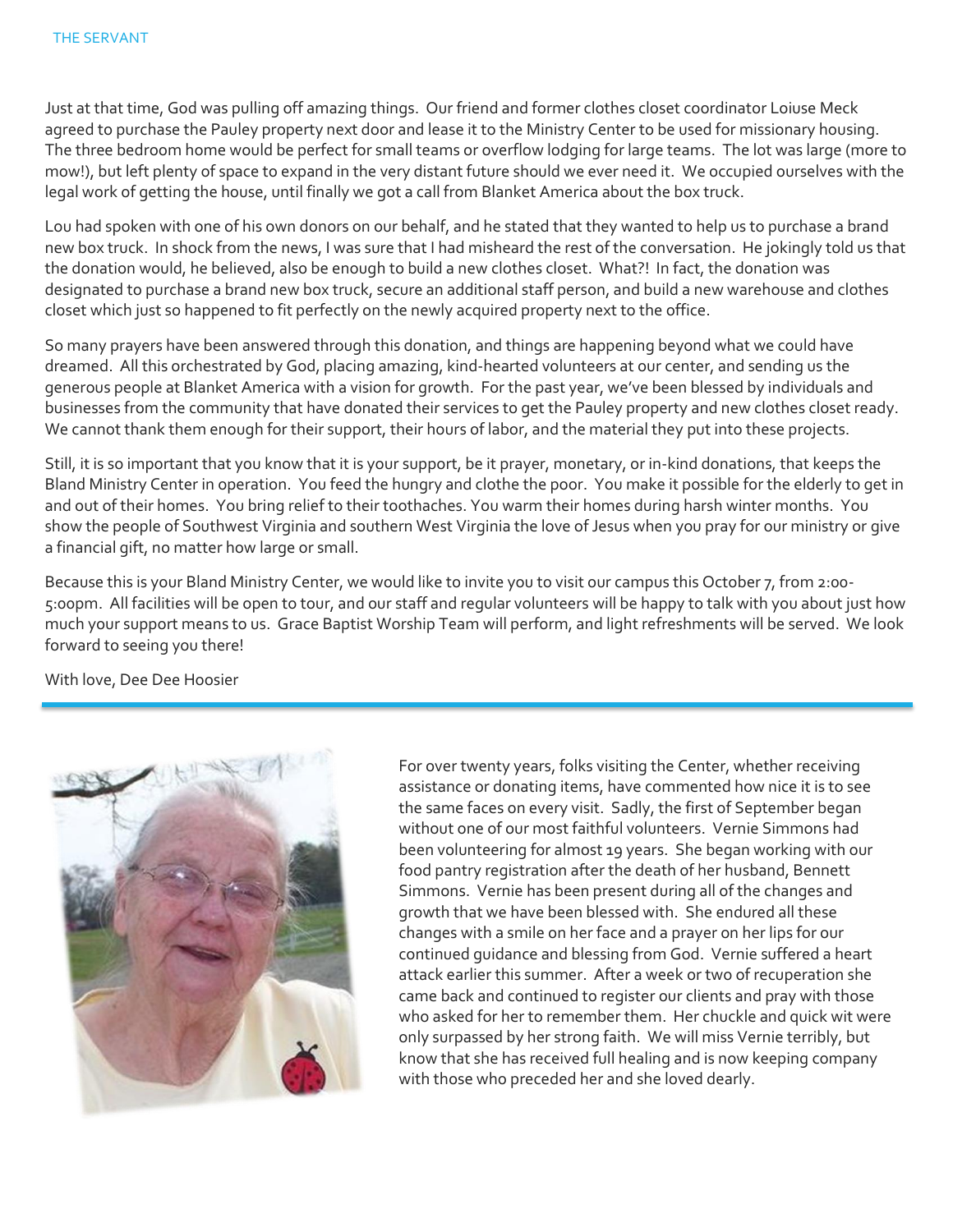## Come see how your support<br>is growing a ministry and<br>serving others in need

## **OPEN HOUSE**

CENTER **BLAND MINISTRY** DENTAL CLINIC EAST RIVER BAPTIST ASSOCIATION THE BAPTIST GENERAL ASSOCIATION OF VIRGINIA **SOUTHERN BAPTIST MINISTRY** 

Enjoy refreshments and live music